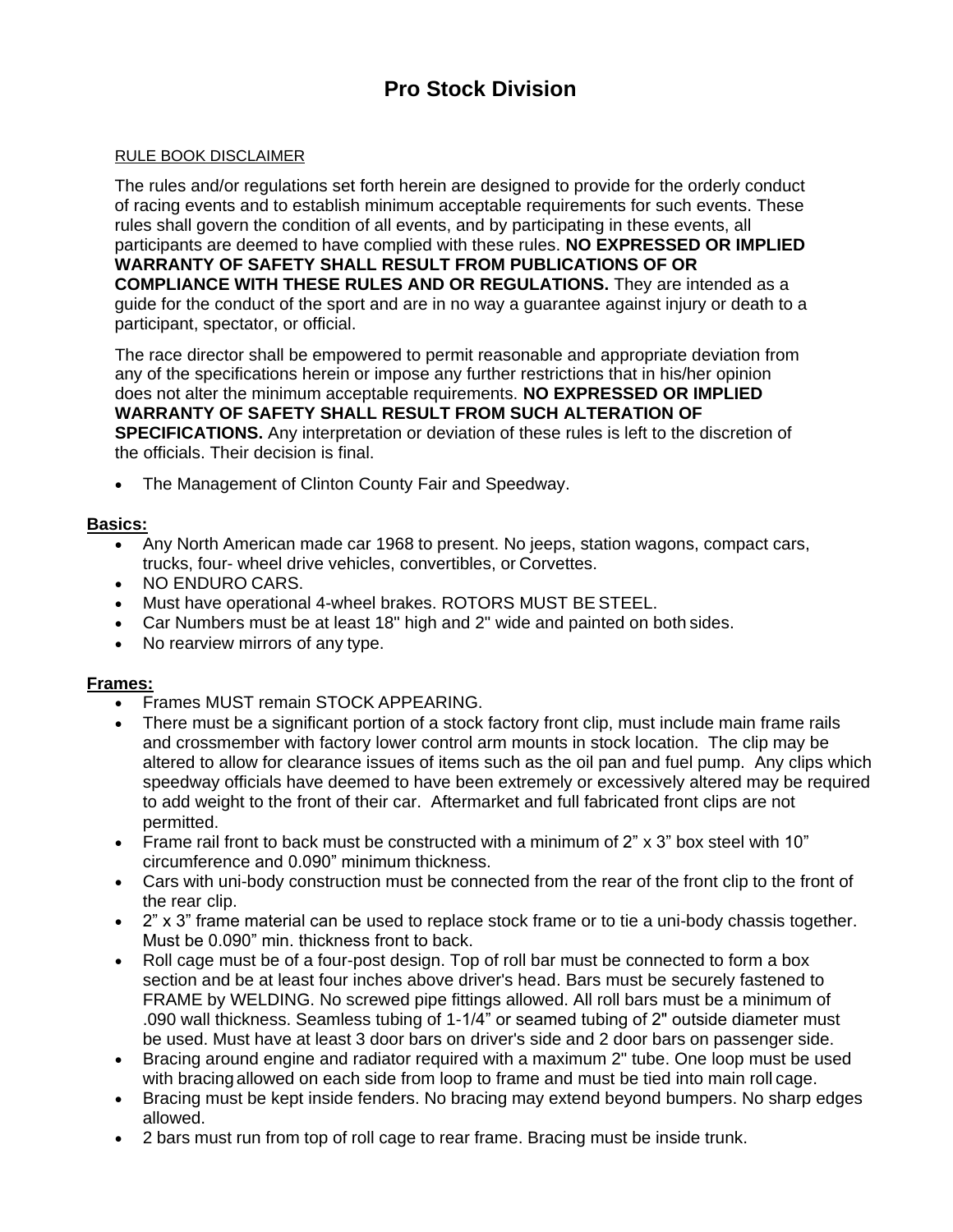- Cars must have securely fastened front and rear bumpers AT ALL TIMES! Rub rails are not permitted.
- NO EXTREME BRACING ALLOWED

### **Front Suspension:**

- Strut plate on strut cars may have slotted strut mounting holes.
- Only stock type suspension is permitted. All springs must remain in stock location.
- Weight jacks can be used.
- Steel top tubular "A" arms may be used. Bottom A-arms must be stock. Aftermarket upper "A" arm mounts are allowed.
- Ford and Mopar may run full frame with all stock chassis components.
- Steel rod ends can be used in steering links.
- Only stock OEM spindles. NO wide five spindles.

### **Rear Suspension:**

- All suspension parts must be stock or stock type replacement.
- Rear leaf springs may be mounted with no more than a 3" maximum difference front to rear.
- Leaf spring slider mounts are permitted.
- No leaf spring weight jacks permitted.
- Must use weld-on stock type spring pads. No birdcage type mounts are allowed.
- All stock and aftermarket spring pads must be fully welded to the axle tube.
- Stock type triangulated 4 link or leaf spring suspension only.
- 4 link cars must use steel stock length upper & lower trailing arms with steel heim ends.
- Springs must mount on top of axle tubes with a 2" offset tolerance.
- All 4 links must be connected at all times.
- 4 link cars the rear- coil springs cannot be any greater than 16 inches.
- Lower spring plates must remain stock and unaltered.
- No Material is to be used under or between the U-bolts and the axle tube.
- No torque arms, birdcages, lift bars, pull bars or pan hard bars allowed.
- Rears can be dropped, and blocks are permitted under rears.
- No independent rear suspensions.
- All springs and spring pockets must remain in stock location.
- Leaf springs only, must be stock appearing and full length.
- Adjustable lowering blocks permitted with leaf springs
- Slider blocks are permitted with leaf springs

### **Shocks:**

- Heim end shocks are allowed
- No bump springs are allowed.
- Must be non-adjustable steel bodied fixed end shocks.
- Shocks can be oil or gas filled.
- Any shock having a gas port, Schrader valve or bladder type valve must have the valve plugged.
- Non strut cars may move front shock mounts to the outside of the A-arm.
- No coil over shocks anywhere.
- No reservoir shocks allowed.
- Strut cars must use the strut shock or drill out the strut shock and mount a perpendicular shock to the strut. Cannot be both at any time.

### **Engines:**

- Displacement: 358 Cubic Inch (plus a 3 cubic inch tolerance) is MAXIMUM displacement allowed.
- Compression: ALL ENGINES, 11:1 Compression Ratio MAXIMUM with track whistle box.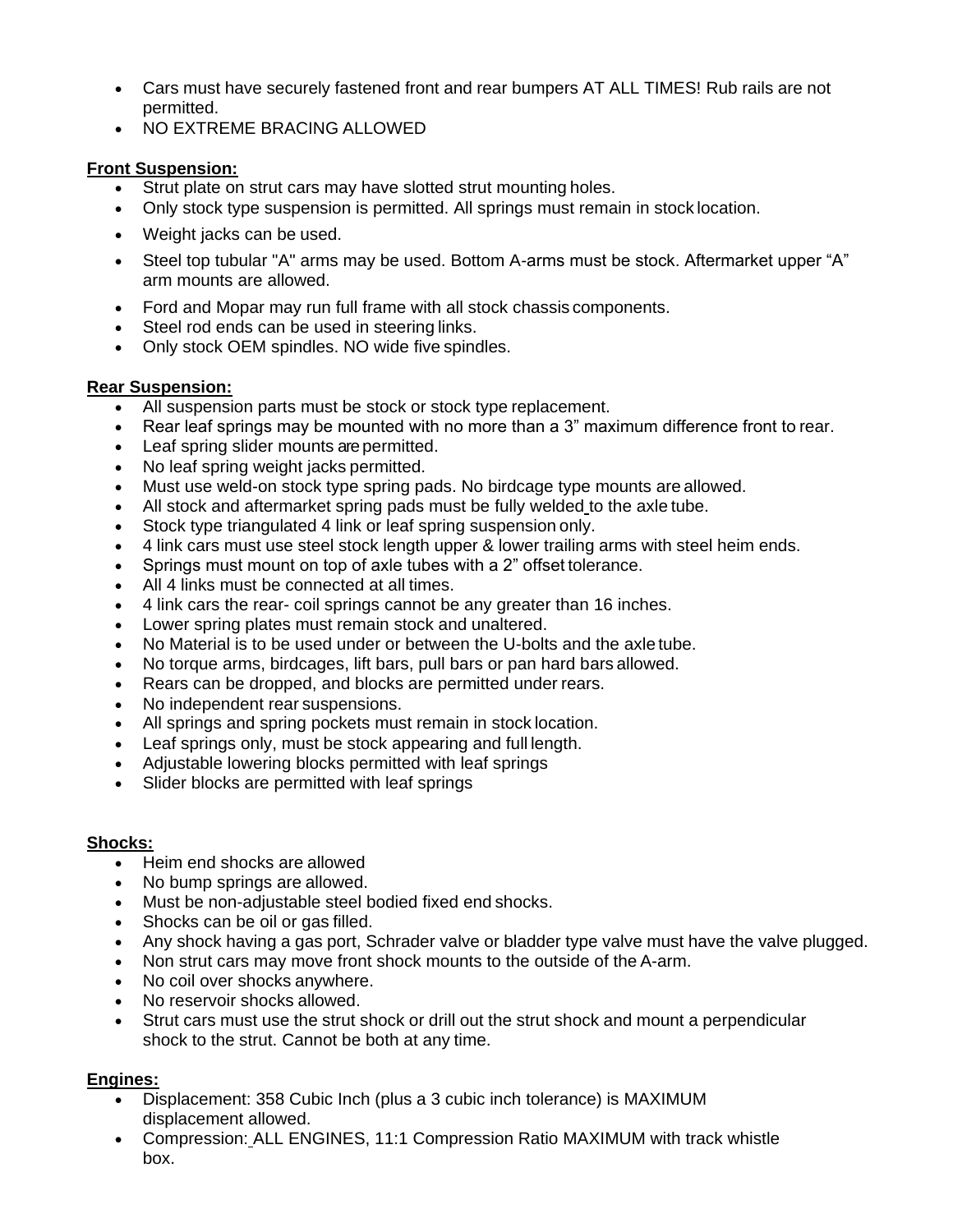- Pistons: Flat top pistons only.
- Exhaust: Headers permitted.
- Oiling System: NO dry sump systems allowed. Wet sump must be used.
- Fuel: Racing gasoline only. No alcohol. No additives. No oxygenated race fuels.

### **Engine - Block:**

- Block must be a standard OEM production block or aftermarket. No aluminum blocks.
- Chevy engines must use a Generation 1 style.
- Block Casting Numbers must be in place

### **Engine - Rods:**

- Any steel rod (No titanium or aluminum) may be used.
- Rods, block, and crank to be used in the same combination that factory originally manufactured.
- All rods must have stock dimension size on both ends.
- No polishing or reworking.
- No addition or removal of metal other than normal balancing.

### **Engine - Heads:**

- Aftermarket steel heads are permitted. No aluminum heads. Standard valve angle per manufacturer.
- Chevy engines must use a 23° Generation 1 style cylinder head.

### **Engine - Cams:**

- Only hydraulic or solid flat tappet cams are permitted.
- No roller cams or roller, radius, or mushroom lifters permitted.
- NO 4-7 swap camshafts permitted. STOCK OEM FIRING ORDER must be maintained.

## **Engine - Valve Train:**

- NO titanium valves
- NO shaft rockers permitted.
- Roller rockers are permitted.
- High valve covers are permitted.

### **Engine - Crankshafts:**

- Any stock appearing cast iron or forged steel crankshaft is permitted. (No titanium)
- No polishing or reworking.
- No addition or removal of metal other than normal balancing.

# **Engine - Carburetor:**

- Mechanical fuel pumps only.
- NO electric or belt drive fuel pumps permitted.
- Limited to One 2-barrel 500 CFM HOLLEY. Must use part #0-4412. No Predators, No Dominators. Holly Ultra carbs are permitted.
- NO modifications allowed except for jet changing.
- Must fit track Go-No/Go gauges. Only the choke plate may be removed with all screw holes permanently sealed.
- Four-barrel aluminum intake is permitted. Adapters permitted.
- NO adding of material to top of intake allowed. Must be Intake, Gasket, Adapter, Gasket, and Carburetor.
- Adapter Thickness 1-1/2 inches Maximum 1 stock gasket above and below adapter plate.

# **Engine - Ignition:**

- Stock type HEI ignition only.
- Stock location coil.
- No multiple spark boxes.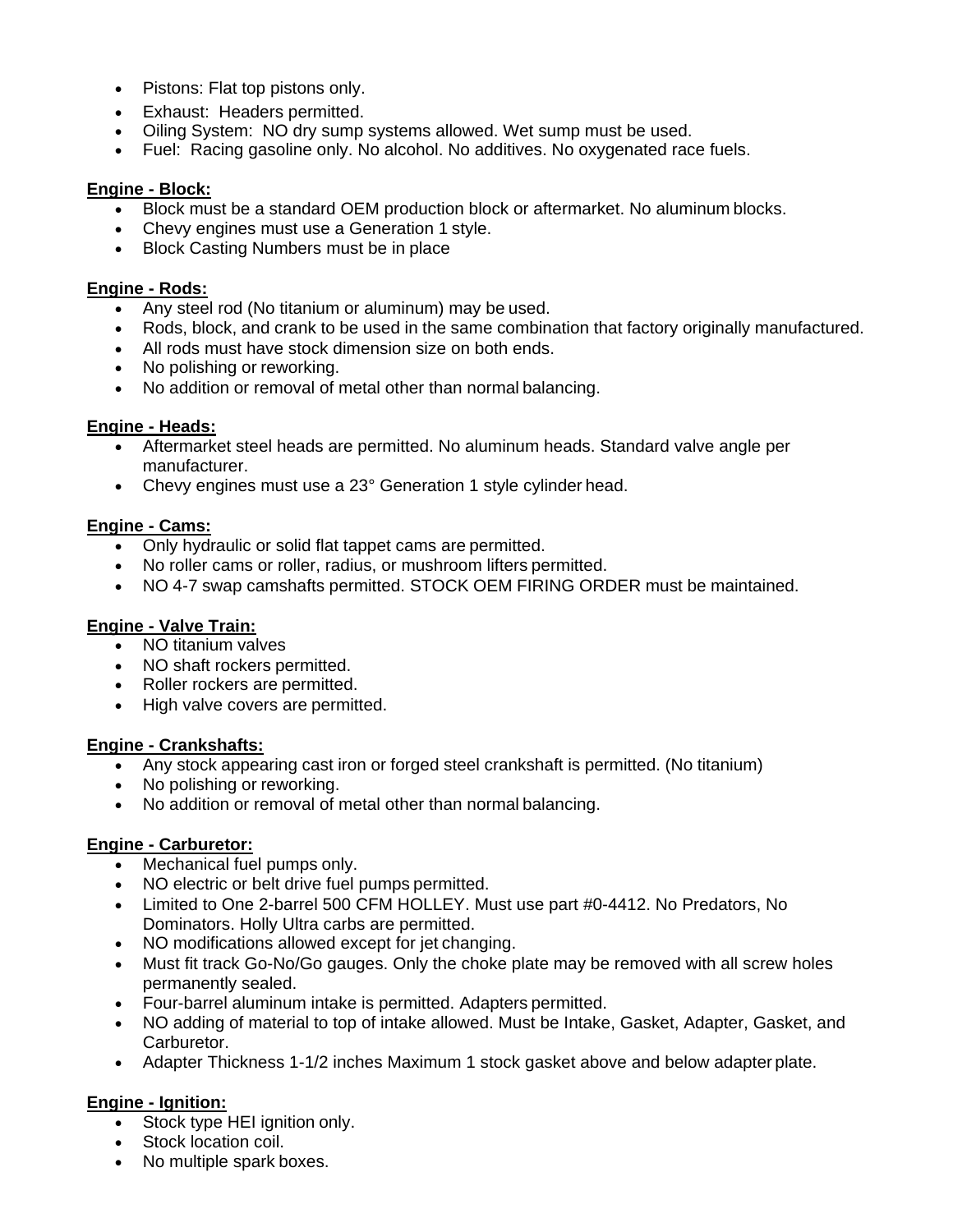• 12-volt systems only. Voltage will be checked at the distributor.

### **Engine - Setback:**

• Engine setback will be measured from face of rear end housing to back of engine block. Measurements will be dictated by wheelbase as follows:

| Wheelba | Minimum |  |
|---------|---------|--|
| 103     | 81"     |  |
| 104     | 82"     |  |
| 105     | 83"     |  |
| 106     | 84"     |  |
| 107     | 85"     |  |
| 108     | ጸ6"     |  |

### **Wheelbase:**

- Wheelbase is measured from center of the ball joint grease fitting to center of axle tube.
- Minimum wheelbase is 103"

.

- Maximum wheelbase difference from side to side is 1". If car measures 104" on left side,
	- maximum wheelbase on right side is 105"
	- minimum wheelbase on right side is 103"

### **Rear Ends:**

- Ford 9" rear optional with mounts in stock location on any model car. (No floater or fast boy setups)
- Grand National type rears (with floating axles) are allowed for safety with mounts in stock location on any model car.
- Stock and/or stock type aftermarket spring pads only, must be fully welded to the axle tube.
- Rear ends cannot have any type of built in camber adjustments.
- Rear ends cannot have any toe in or out built into the housing. Hubs must remain at 90° to the axle tube in all directions.
- Absolutely no tampering with axle tubes.
- No camouflaging of rear axle tubes allowed.
- Adjustable lowering blocks permitted with leaf springs
- Slider blocks are permitted with leaf springs

# **Transmissions/Clutches:**

- Stock transmission or stock style replacement.
- 1:1 late model style transmission is permitted, (BERT, BRINN, FALCON,Etc.). No ball spline or roller-slide transmissions. If using a 1:1 late model style transmission, must add minimum of 25lbs forward of the centerline of the rear of the transmission. And 25lbs forward of the rear of the bellhousing.
- Steel blow proof bellhousing MANDATORY with one 2 inch diameter inspection hole located in the 6 o'clock or 12 o'clock position. Dust covers must be easily removed for tech inspection.
- Hydraulic throw-out bearings are allowed.
- Transmission must be GM to GM, Ford to Ford, etc.
- Must have working reverse.
- No aluminum flywheels.
- No Coupler type clutches.
- Clutch must be working at all times.
- Multiple disc clutches are allowed.
- Drive shaft loops required.
- Drive shaft must be painted WHITE.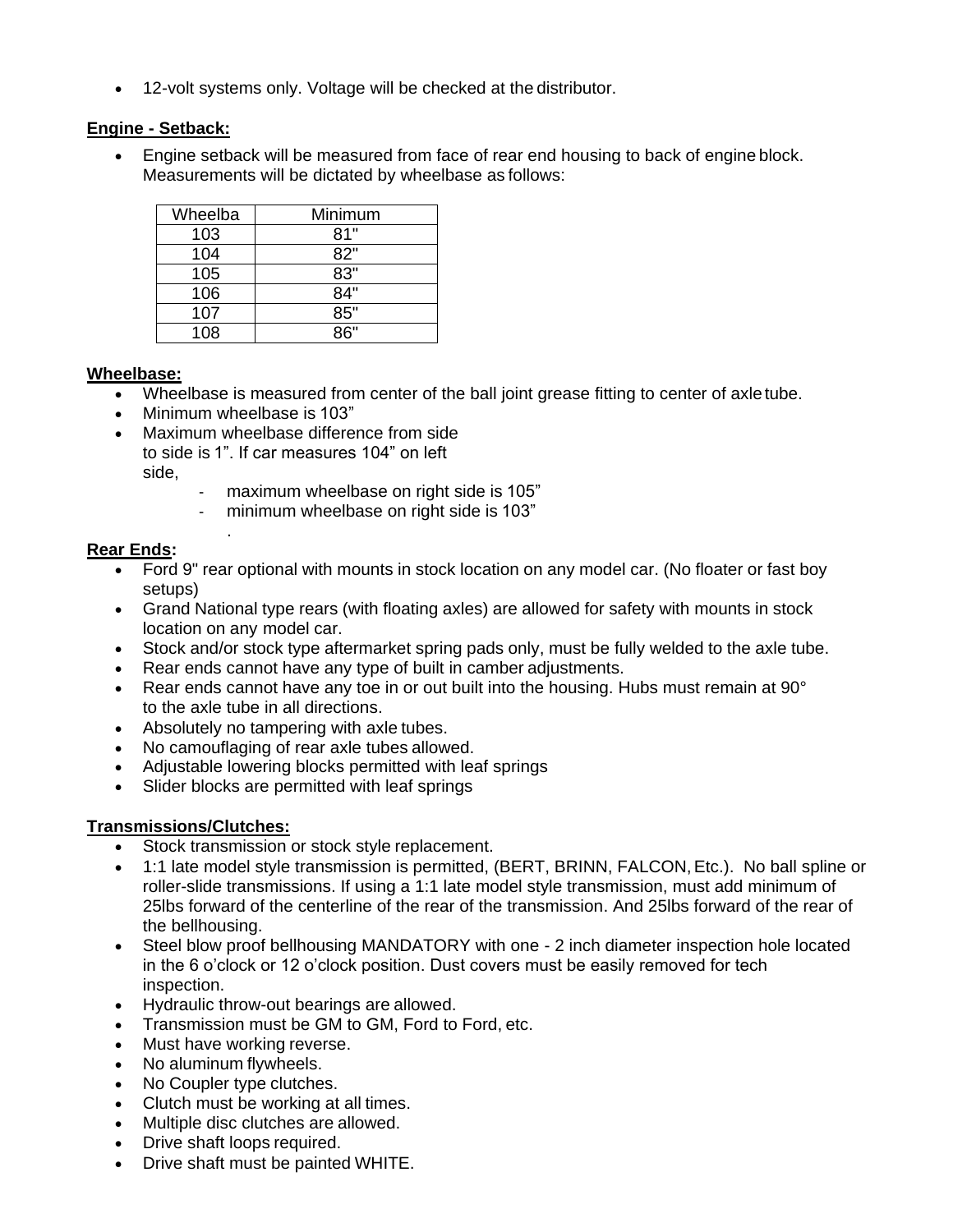• Automatic transmission with a working torque converter is permitted.

## **Body - Interior:**

- Car must have a complete floorboard; area under driver should be reinforced.
- Rear deck behind driver may either be flat or run up hill to front of deck lid, either way it must be of one flat plane and cannot be used as a spoiler.
- Boxing driver's compartment is permitted. Area can remain open door to door or sheet metal must run on a 45 degree angle away from the driver from the top of the drive shaft tunnel to top ofright door.
- All glass must be removed. No windshields are permitted. No broken glass may be in any part of car including door panels.
- Window screens are mandatory in place of windshield. These must be secured with three (3) supports.
- All flammable materials must be removed from car.
- Firewall must be completely enclosed. No open holes
- Cars must have a complete firewall between trunk and driver.

### **Body - General:**

- Bodies may be constructed of aluminum or steel panels.
- Body must resemble an OEM stock body with OEM appearing body panels, body lines, curves and shapes, including nose.
- Maximum body width side to side is 76 inches.
- Front fenders should gradually slope down to nose.
- Body panels must match the shape of nose used, Example; Camaro nose car MUSThave a Camaro shaped body etc.
- All bodies must be in good condition, stock appearing and securely fastened.
- Bodyline must be a smooth even line from front to rear. All body panels must be solid. No holes, slots, or air gaps are permitted.
- Fiberglass or metal roofs are permitted. Roof must be stock appearing, mounted level, parallel to body, centered on car and rounded down in all directions.
- No wings or trunk lid that appears to look like one. No fins or raised lips of any kind are permitted anywhere along the entire length of the car.
- Spoilers are not permitted.
- The fuel cell can be lowered and placed between the frame rails. BUT it may not sit lower than the center of the rear end and must have a hoop welded under the bumper protecting it.
- No "belly pans" or any type of enclosure on bottom of cars will be permitted.
- Skid plate to protect oil pan is permitted.
- No panels of any kind under the rear deck running from the front to the rear of the car.
- Race cars must be safely maintained and kept in presentable condition.
- No "slope" or "wedge noses" permitted. (See section on nose covers and fenders.)
- Stock appearance will be at the discretion of track officials.

# **Body - Nose Covers and Fenders:**

- Sloped front noses (Late Model MD3 or Late Model style noses) are not be permitted.
- Nose cone on car must resemble an OEM nose (ie: Camaro, Monte Carlo, Mustang, T-Bird,etc)
- Front nose and front fenders should not extend beyond outside edges (sidewall) of front tires. 100% of front fender from rear edge of nose cover to front tip of door must be made of sheet metal or plastic, NO Late Model style elephant ears, MD3 or other down force types permitted.
- Stock appearance will be at the discretion of track officials.
- If nose of car comes into question team must produce proof of manufacturer and model.
- Nose measurement is from center of spindle to front tip of nose. Measurement is 46 inches. NO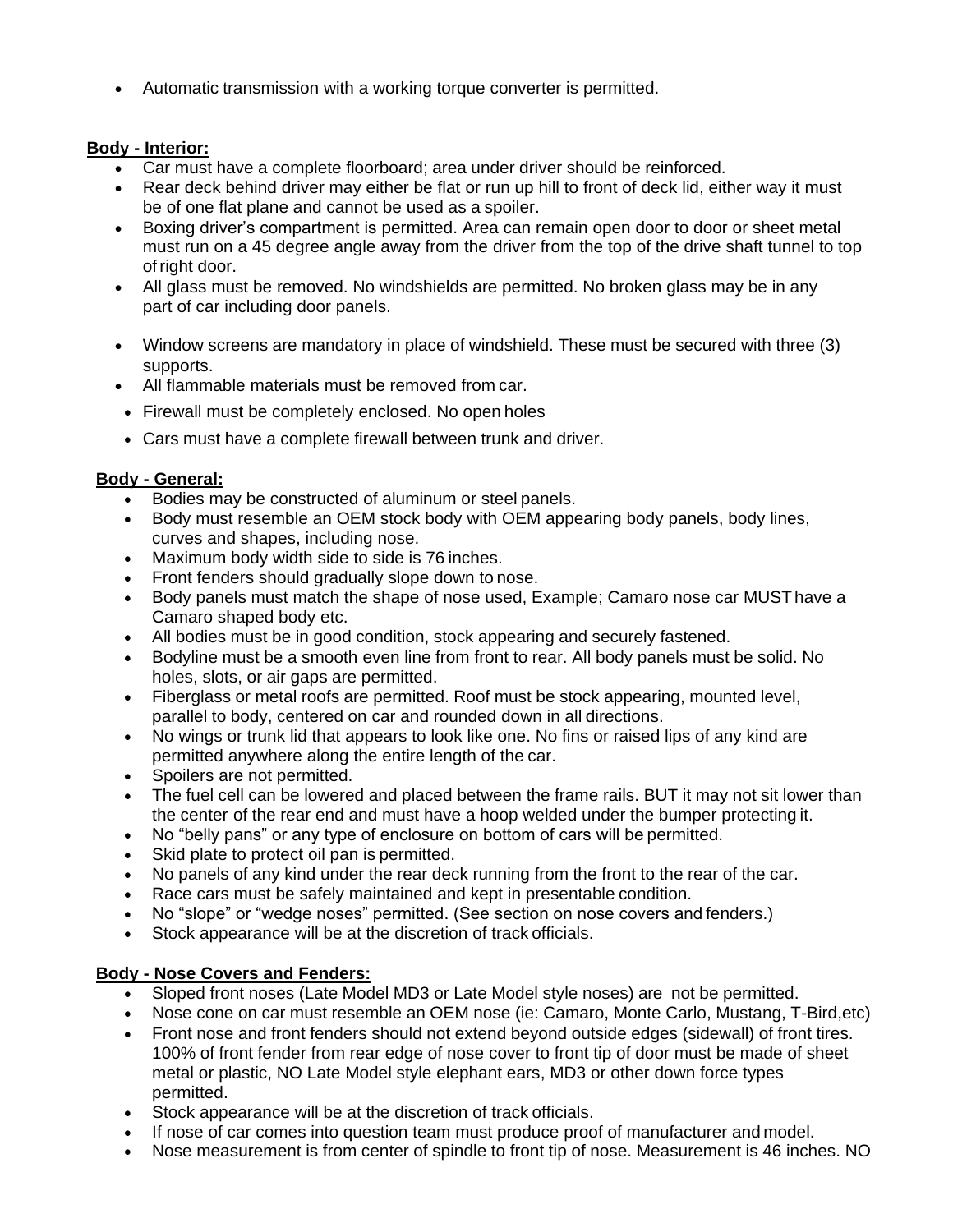tolerance allowed.

- The nosepiece must be mounted in a manner that does not alter its original shape.
- Plastic bumpers permitted front or rear providing they cover a steel bumper.

#### **Suggested Molded Plastic Noses:**

| Five Star - Stock Appearing Noses |                    |                     |  |
|-----------------------------------|--------------------|---------------------|--|
| <b>GM</b>                         | <b>FORD</b>        | <b>OTHER</b>        |  |
| 81, 92, 97 Camaro                 | Fusion - Taurus    | <b>Toyota Camry</b> |  |
| 94 Lumina                         | 03 Taurus          | Dodge Charger       |  |
| 93 Mustang                        | 88, 97 Thunderbird |                     |  |
| 88, 99, 03 Monte Carlo            |                    |                     |  |
| <b>Chevrolet SS Monte Carlo</b>   |                    |                     |  |
| 97 Firebird                       |                    |                     |  |
| 03 Grand Prix                     |                    |                     |  |
| 97 Olds Cutlass                   |                    |                     |  |
| 97 Buick Regal                    |                    |                     |  |
|                                   |                    |                     |  |

| Performance Bodies - Stock Appearing Noses |                    |  |  |
|--------------------------------------------|--------------------|--|--|
| <b>GM</b>                                  | <b>FORD</b>        |  |  |
| <b>Early Style Camaro</b>                  | 06 Taurus          |  |  |
| Z-28 Camaro                                | 88, 97 Thunderbird |  |  |
| 92 Camaro IROC-Z                           | 79-93 Mustang      |  |  |
| 81-88, 99, 05 Monte Carlo                  |                    |  |  |
| Lumina                                     |                    |  |  |
| 03 Grand Prix                              |                    |  |  |
| <b>Olds Cutlass</b>                        |                    |  |  |
| <b>Buick Regal</b>                         |                    |  |  |

#### **Body - Sail Panels:**

- Must resemble size and shape of factory OEM panels.
- Sail panels must be flat front to back and top to bottom.
- Rear of panel must line up with the rear corner of roof

#### **Body – Roof:**

- Roof Height must measure the same at both right and left "A" pillars.
- No more than 2" of rake front to back
- Minimum roof size is 44 inches long by 46 inches wide.
- Maximum roof size is 55 inches long by 53 inches wide.

### **Body - Rear Quarter Panels:**

- Must measure the same height on both sides.
- Bottom of panel must angle up to back a minimum of 4 inches.
- Panels cannot stick past 45 inches straight back from center of rear axle.

#### **Body - Rear Filler Panel:**

• Between the quarter panels must be solid corner to corner. No "V" shaped rear panels.

### **Tires:**

• Hosier or American Racer 26.5/8.0-15 SCL Medium, Hard 27.5/8.0- 15 NRM Medium, Hard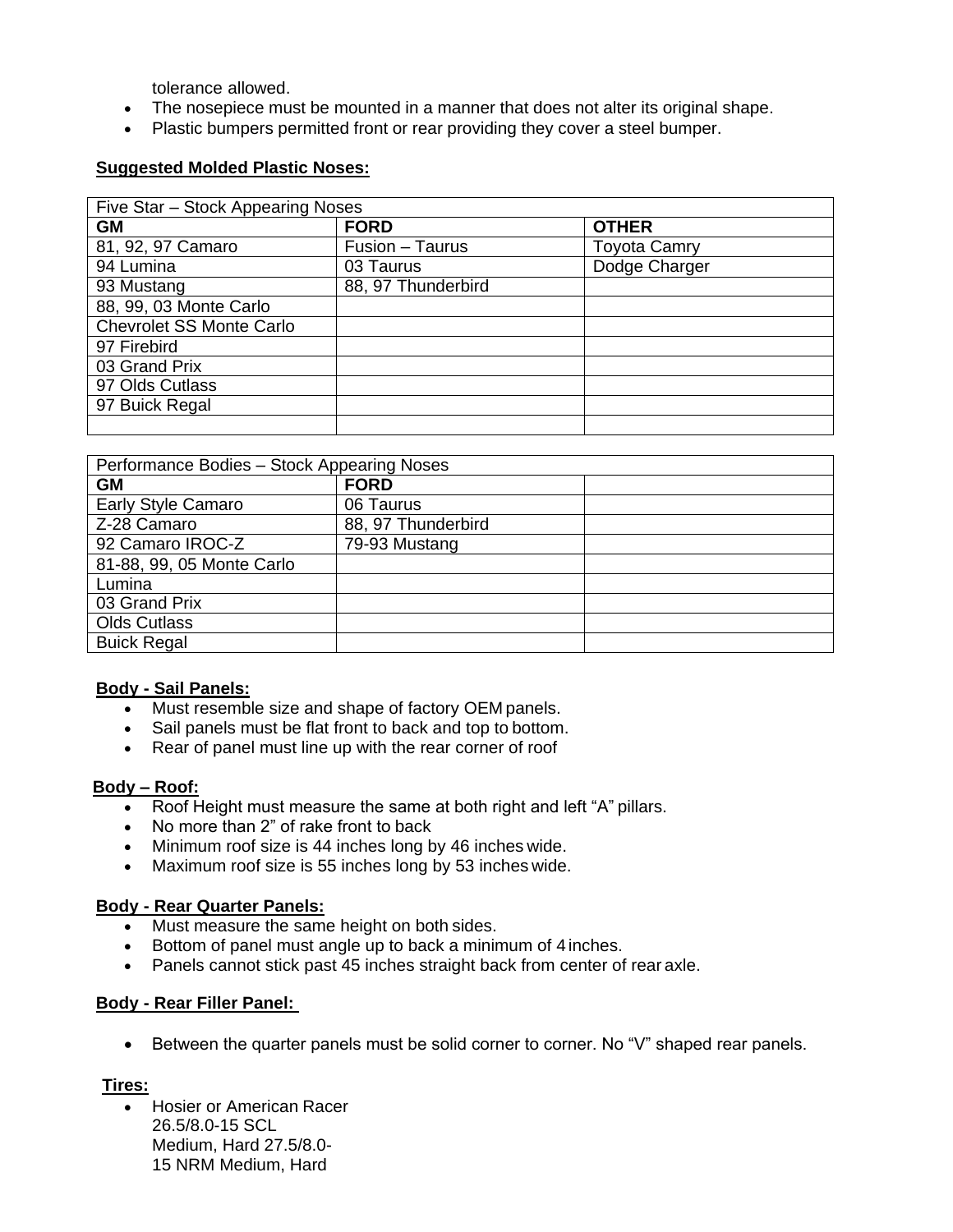NO SOFT COMPOUND TIRES

- All factory sidewall markings must remain intact and visible at all times.
- No grinding, buffing, altering, or attempt to alter any sidewall designations or markings is permitted.
- Tires found in violation or that are missing any information for any reason will be considered illegal.
- Cars found to have an unapproved tire (s) or an illegal tire (s) will cause the car and drive to be disqualified.

If discovery is made during any race or time trial or during any post-race or time trial technical inspection, the car and driver will be disqualified, scored last for the race and will not be permitted to participate in any remaining races scheduled for the event. Both car and driver will also forfeit any and all championship points, awards and prize money for the event.

### **Wheels:**

- Steel wheels only
- Eight (8) inch maximum rim width.
- All wheels must be reinforced and be attached with oversize lug nuts.
- Steel beadlocks are allowed.

### **Weight:**

- Total weight of car and driver may not be less than 2,900 pounds. Weigh-in to be after any event or qualifying. Weight to be measured as car comes off the track in the condition that it took the checkered flag.
- All weight is to be either welded or properly secured to the car with no less than grade 8 bolts and lock nuts.
- All weight must be contained under the body.
- Weight measured by Clinton County Speedway scales.
- Any car that completes a time trial, finishes in the top 3 of any heat, top 5 of any main event, or otherwise as directed by speedway officials MUST go directly to the scales. Failure to do so will result in disqualification and will be scored last for that event.
- Track officials may request that you shut off the engine of your car while on the scale. Driver must remain still in the seat while car is being weighed. Any car that is deemed light will be reweighed a second time. The car in question will be rolled off the scale by hand, the scales will be reset, and the car immediately rolled back onto the scale by hand. Cars will not be permitted to leave the on/off ramps of the scale between reweighs unless directed by track officials. Any car required to be weighed at the completion of any event that does not meet the minimum weight requirements will be disqualified and scored behind all other cars that were on the track at the end of the event. The number of cars required to be weighed for any event may be changed by track officials and teams will be notified.
- **THE READING ON THE SPEEDWAY SCALES ARE FINAL.**
- Any car required to be weighed at the completion of any event that does not meet the minimum weight requirements will be disqualified and scored behind all other cars that were on the track at the end of the event.
- The number of cars required to be weighed for any event may be changed by track officials and teams will be notified.

### **Transponders:**

- Pro Stocks are required to use transponders. Rental units are available from the speedway parts supplier.
- Transponders for Pro Stocks must be mounted in the cockpit and no less than 80" from the center nose of the car.
- Transponders must be mounted in a vertical position pointing straight down and as close to the ground or floor pan of car as possible. There cannot be any metal, carbon fiber or other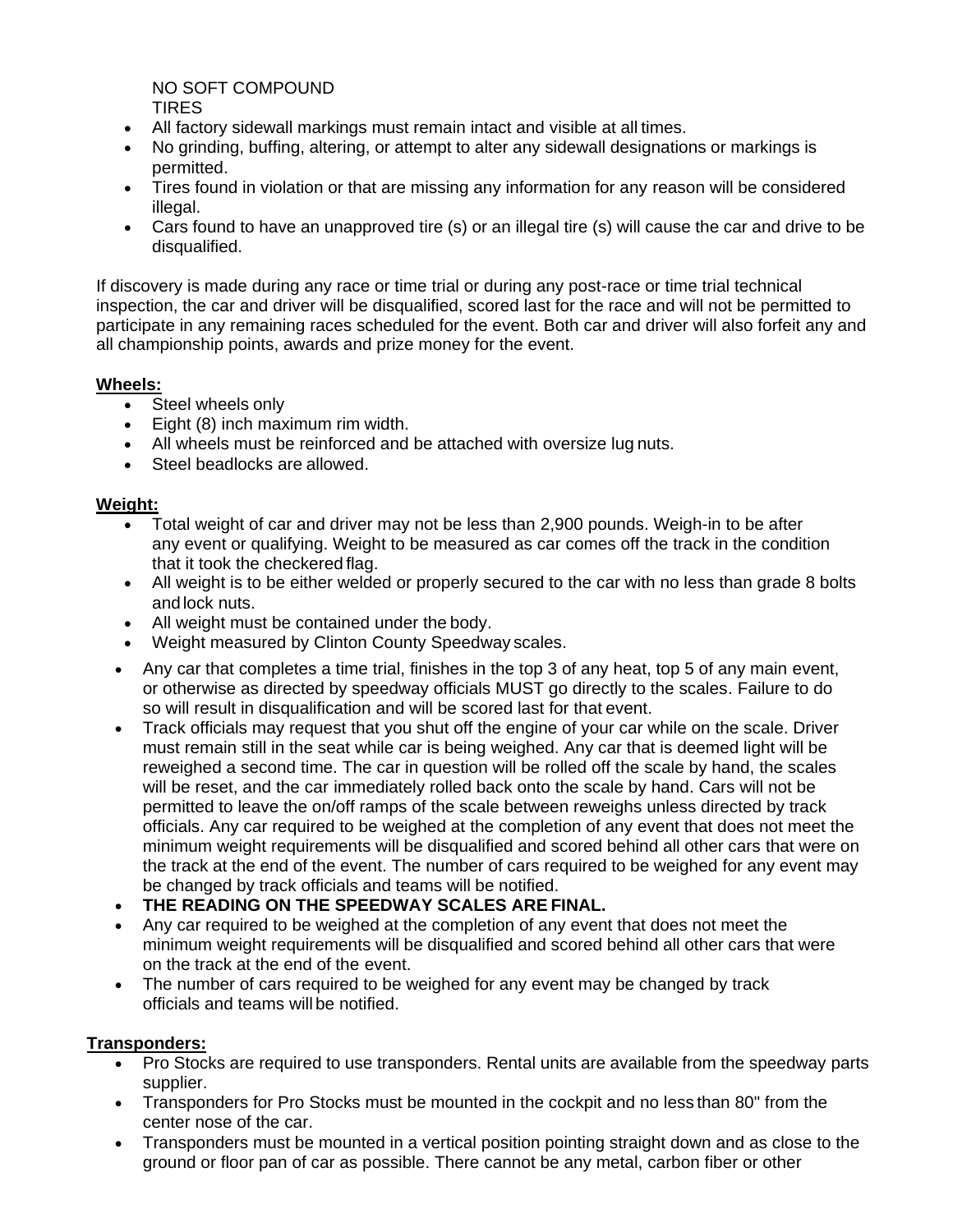material that would deflect or block the signal between the transponder and the ground. A hole must be cut in the floor pan, directly under the transponder, that is large enough to allow the signal to reach the ground. Size of the hole may vary based on the angle the signal leaves the transponder and the height of transponder mount above floor pan.

- Other than wiring used to connect direct powered units the transponder should not be mounted within 12" of any devices that generates, transports, or stores electric or magnetic energy (individual race cars may require a greater distance or shielding). Mounting recommendations are to the roll cage or to a bracket welded to the floor of the car. Transponder should be mounted as far to the right in the cockpit as possible although in all cases transponders must be mounted inside of the area contained by the roll cage. Transponders/brackets should be riveted, wire tied or clamped to the mounting point with additional wire ties, clamps or other securing devices encompassing the entire mounting point / bracket / transponder for additional security.
- Speedway is not responsible for lost/damaged transponders. Damaged/Lost units rented from Speedway are the responsibility of renter.
- It is each race team's responsibility to ensure that the transponder they are using is mounted properly and in working condition at all times car is on track.
- Changes in mounting location may only be approved by speedway electronic scoring technicians and only in the case of transponders not reading correctly. This shall only be approved if it is determined by speedway electronic scoring technicians that all other possibilities and scenarios to correct the situation have been exhausted.

# **Safety Equipment:**

- High back seats are mandatory.
- Front windshield protection is mandatory. It is suggested to be a minimum .090" screening.
- 10" minimum vertical opening on right side of cockpit is mandatory.
- Driver-side window net required, minimum 16 inch by 20 inch ribbon or mesh style and must be mounted to roll cage so latch is at top front of window.

Maximum four inch tall visor attached to window net.

- Minimum 3 inch wide seat belts, SFI-Approved five point safety belt assembly required. Must be mounted to frame with bolts or looped over frame tubes, belts traveling through bottom of seat are mandatory and minimum 3 inch wide shoulder harness double over shoulder, military shoulder straps with anti-sub crotch belts, harness to go over a horizontal tube located no less than 3 inches below the top of the driver's shoulders are mandatory. Recommended: Safety belts no more than two years old.
- Racing (not motorcycle) helmet required, Snell-rated SA2010, SA2015 or SA2020 helmet required.
- Recommended: Fire retardant padding.
- SFI-approved full fire suit required.
- Fire retardant gloves, shoes, and neck brace (or head and neck restraint) required.
- Right and left seat head supports required if using head and neck restraint system.
- Recommended: Fire retardant head sock and underwear.
- Master kill/fuel pump switch required on left side of dash within easy reach of driver and must be clearly marked 'OFF' and 'ON'.
- A fire extinguisher (5 lb. minimum) is recommended Must be mounted securely within drivers reach
- Recommended use of Neck collars or Head and Neck Restraint System such as HANS.
- Recommended headrest padding and arm restraints.

# **Fuel Cell/Trunk Area:**

- Fuel cell is mandatory and must be securely fastened with at least two (2) one inch straps inside the trunk.
- Fuel cell placement must be between frame rails.